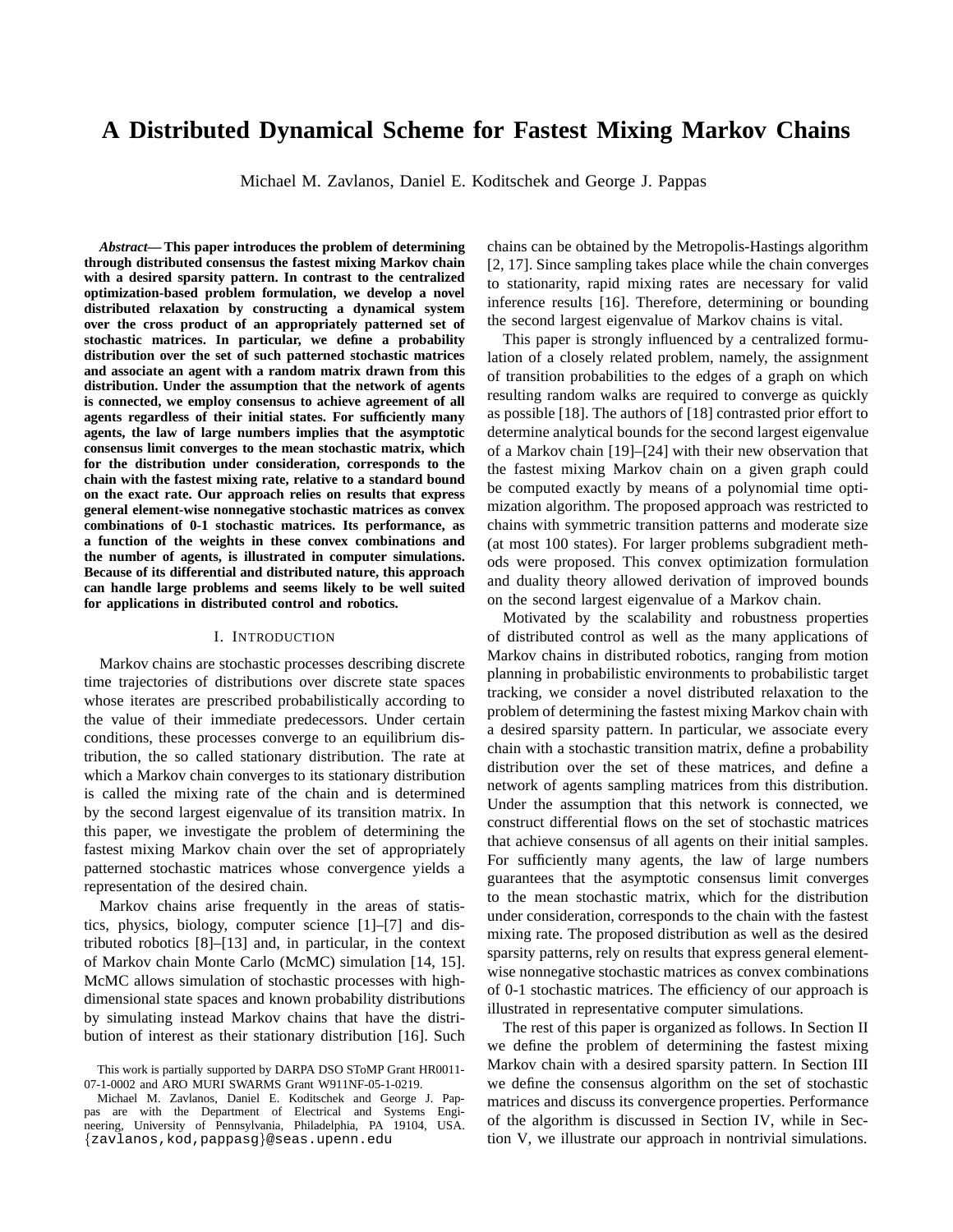#### II. PRELIMINARIES & PROBLEM DEFINITION

Let  ${X_t}_{t=0}^\infty$  denote a sequence of random variables, where every variable  $X_t$  takes values in a finite set  $X =$  $\{1, \ldots, n\}$ . We call the stochastic process  $\{X_t\}_{t=0}^{\infty}$  a Markov chain with state space  $X$  if it satisfies the Markov property:

$$
\mathbb{P}(X_t = x_t | X_{t-1} = x_{t-1}, \dots, X_0 = x_0) =
$$
  
=  $\mathbb{P}(X_t = x_t | X_{t-1} = x_{t-1}),$ 

for all  $t \ge 1$  and all  $x_t, \ldots, x_0 \in \mathcal{X}$  [25, 26]. We assume time-homogenous Markov chains, for which the transition probabilities  $s_{ij} = \mathbb{P}(X_{t+1} = j | X_t = i)$  from state i to state j are independent of t. Then, the matrix  $S = (s_{ij}) \in \mathbb{R}^{n \times n}$ is called the transition matrix of the Markov chain and is a non-negative and *stochastic* matrix, i.e., its row sums are all equal to one. Denote, further, by  $\pi_t = (\pi_t^{[i]}) \in \mathbb{R}^n_+$  the distribution of  $X_t$  so that  $\pi_t^{[i]} = \mathbb{P}(X_t = i)$ .<sup>1</sup> Then, we have the following update rule

$$
\pi_{t+1} = S^T \pi_t,\tag{1}
$$

which implies that  $\pi_t = (S^T)^t \pi_0$ , where  $\pi_0$  denotes the initial distribution of the chain. If the Markov chain is *irreducible* and *ergodic*, then there exists a distribution  $\pi^*$  =  $(\pi_i^{\star})$  over  $\mathcal X$  such that

$$
\lim_{t\to\infty}\pi_t=\pi^\star
$$

.

The distribution  $\pi^*$  is called the *stationary distribution* of the chain and is the unique vector that satisfies  $\pi^* = S^T \pi^*$ and  $\mathbf{1}^T \pi^* = 1$ , where **1** is a column vector of all entries equal to one. A chain is irreducible if every state in the chain can be reached from every other state, i.e., if for every pair of states  $i, j \in \mathcal{X}$ , there exists a  $t \in \mathbb{N}$  such that  $\mathbb{P}(X_t =$  $j | X_0 = i$  > 0. On the other hand, necessary and sufficient conditions for ergodicity are that the chain is

- (a) *persistent*, i.e.,  $f_{ii} \triangleq \sum_{t=1}^{\infty} f_{ii}^t = 1$  for all  $i \in \mathcal{X}$ , where  $f_{ij}^t$  is the probability that starting from i, the first entry to  $j$  occurs at the  $t$ -th step,
- (b) *non-null*, i.e., the mean recurrence time  $\mu_i \triangleq \sum_{t=1}^{\infty} t f_{ii}^t$ for every state  $i \in \mathcal{X}$  is finite,
- (c) *aperiodic*, i.e.,  $gcd\{t | \mathbb{P}(X_t = i | X_0 = i) > 0\} = 1$ for all  $i \in \mathcal{X}$ , where gcd indicates the greatest common divisor.

Hence, a time-homogeneous Markov chain converges to the unique stationary distribution  $\pi^*$ , independent of  $\pi_0$ , if it is irreducible and ergodic. In this case,  $\pi_i^* = \frac{1}{\mu_i}$  [26]. If the chain is also *symmetric* (as in this work), then  $\pi_i^* = \frac{1}{n}$  [18].

The time required for a Markov chain to converge to its stationary distribution is called the *mixing time* of the chain and is determined by the second largest eigenvalue modulus of the transition probability matrix of the chain. Let  $0 \leq$  $|\lambda_1| \leq \cdots \leq |\lambda_{n-1}| \leq |\lambda_n| = 1$  be the ordered modula of the eigenvalues of  $S$ , which by the Perron-Frobenious theorem can not be greater that one [27]. Define, further, the sparsity pattern  $P = (p_{ij}) \in \{0,1\}^{n \times n}$  of the chain with

<sup>1</sup>We denote by  $\mathbb{R}_+$  the set  $[0, \infty)$ .

 $p_{ij} = 1$  if  $s_{ij} > 0$ ,<sup>2</sup> and let  $S_n^P$  denote the set of all  $n \times n$ transition matrices  $S$  that respect the pattern  $P$ . Then, the problem addressed in this paper can be stated as follows.

*Problem 1:* Given a sparsity pattern P, design a distributed dynamical estimation scheme whose execution, from a set of arbitrarily initialized local estimates  $\{S_i\}_{i=1}^m \in \mathcal{S}_n^F$ of the underlying Markov chain, collectively converges to a common, pattern-preserving transition matrix,  $S \in S_n^P$ , with the smallest mixing rate  $|\lambda_{n-1}|$ .

Our approach to Problem 1 relies on defining a consensus flow on the transition matrices  $\{S_i(t)\}_{i=1}^m$  that lies in the set  $S_n^P$  for all time t. The following result characterizes the set  $S_n^P$  in terms of the 0-1 stochastic matrices  $\Sigma =$  $(\sigma_{ij}) \in \{0,1\}^{n \times n}$ , and is similar in nature to a well known result that expresses the doubly stochastic matrices as convex combinations of permutation matrices [27].

*Lemma 2.1:* The set  $S_n^P$  of all  $n \times n$  stochastic matrices is a convex polyhedron whose vertices are the 0-1 stochastic matrices  $\Sigma \in \{0,1\}^{n \times n}$ .

*Proof:* Let  $S \in S_n^P$ . We use induction on the number of positive entries in  $S$ . If  $S$  has exactly  $n$  positive entries, then  $S$  is a 0-1 stochastic matrix, so the result holds. If  $S$  is not a 0-1 stochastic matrix, let  $\theta = \min_{i,j} \{s_{ij}\} < 1$  and define the 0-1 stochastic matrix  $\Sigma \in S_n^P$ , such that if  $\sigma_{ij} = 1$ , then  $s_{ij} > 0$ . Clearly, such a matrix  $\Sigma$  exists for any  $S \in S_n^P$ . Then,  $\tilde{S} = \frac{1}{1-\theta}(S-\theta\Sigma)$  is also a stochastic matrix in  $\mathcal{S}_n^P$  and has fewer positive entries than S. Hence, by the induction hypothesis,  $\tilde{S}$  is a convex combination of 0-1 stochastic matrices, and therefore, so is  $S = (1 - \theta)\hat{S} + \theta\Sigma$ . This shows that  $S_n^P$  is the convex hull of 0-1 stochastic matrices, which are the vertices of  $S_n^P$ , since no 0-1 stochastic matrix can be written as a convex combination of other 0-1 stochastic matrices.

## III. CONSENSUS ON THE SET OF STOCHASTIC MATRICES

# *A. Sampling Stochastic Matrices*

Before addressing Problem 1, we characterize the transition matrix  $S \in \mathcal{S}_n^P$  that corresponds to the Markov chain with the fastest mixing rate.

*Lemma 3.1:* Let  $\psi(S) \triangleq \|S - \frac{1}{n} \mathbf{1} \mathbf{1}^T\|_F$ . Then,  $|\lambda_{n-1}(S)| \leq \psi(S)$  for all  $S \in \mathcal{S}_n^P$ .

*Proof:* Similarly to [18], note that  $|\lambda_{n-1}(S)|$  corresponds to the spectral radius of  $S$  restricted to the subspace  $1^{\perp}$ , i.e.,  $|\lambda_{n-1}(S)| = \rho(B^TSB)$ , where  $B = [b_1 \dots b_n] \in$  $\mathbb{R}^{n \times n}$  denotes an orthogonal projection on  $1^{\perp}$ , such that  $b_i^T b_j = 0$  and  $b_i^T 1 = 0$  for all  $i, j = 1, \ldots, n$ . Moreover,  $\rho(B^TSB) \leq \|B^TSB\|_2$ , and letting  $B = I_n - \frac{1}{n}\mathbf{1}\mathbf{1}^T$ , we get

$$
|\lambda_{n-1}(S)| \leq ||(I_n - \frac{1}{n} \mathbf{1} \mathbf{1}^T)^T S (I_n - \frac{1}{n} \mathbf{1} \mathbf{1}^T) ||_2
$$
  
= 
$$
||S - \frac{1}{n} \mathbf{1} \mathbf{1}^T ||_2 \leq ||S - \frac{1}{n} \mathbf{1} \mathbf{1}^T ||_F,
$$

where  $||X||_F^2 = \text{tr}(XX^T)$  for any  $X \in \mathbb{R}^{n \times n}$  denotes the Frobenious norm and the last inequality results from the

<sup>2</sup>Note that  $s_{ij} = 0$  does not imply that  $p_{ij} = 0$ .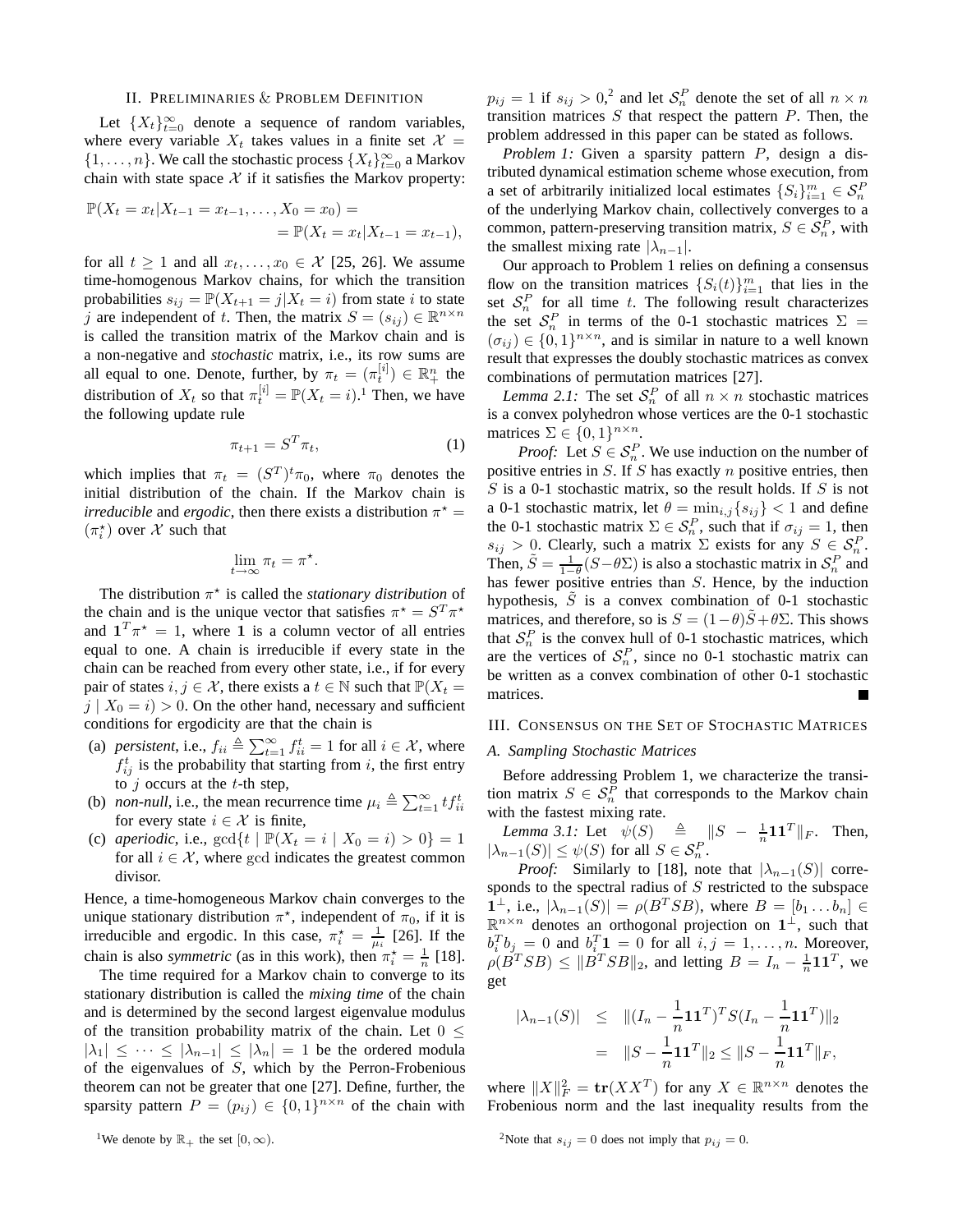equivalence of the norms  $\|\cdot\|_2$  and  $\|\cdot\|_F$ , i.e.,  $\|X\|_2 \le$  $||X||_F \leq \sqrt{n} ||X||_2.$ 

Minimizing  $|\lambda_{n-1}(S)|$  directly is, in general, hard. Instead, using Lemma 3.1 we can minimize the relaxation  $\psi(S)$ , which is a convex function of the stochastic matrix S. Let

$$
S^* \triangleq \operatorname{argmin}_{S \in \mathcal{S}_n^P} \psi(S). \tag{2}
$$

The following result makes use of Lemma 2.1 and characterizes a class of distributions of stochastic matrices  $S \in S_n^F$ with mean  $S^*$ . Essentially, it provides a way of sampling from the set  $S_n^P$  and motivates the design of the distributed algorithm for Problem 1.

*Lemma 3.2:* For any collection of k uniformly distributed 0-1 stochastic matrices  $\{\Sigma_j\}_{j=1}^k \in S_n^P$  and any random vector of nonnegative weights  $\alpha = [\alpha_1 ... \alpha_k]^T \in \mathbb{R}_+^k$ , let  $S = \frac{1}{\alpha^T 1} \sum_{j=1}^k \alpha_j \sum_j \in S_n^P$ . Then, assuming the usual independence, we have  $\mathbb{E}(S) = S^*$ .

*Proof:* Since  $E(S)$  is a stochastic matrix, we have that  $\mathbb{E}(S)$ 11<sup>T</sup> = 11<sup>T</sup>. Hence, using the property that the trace of a matrix is equal to the trace of its transpose, we get

$$
\psi(\mathbb{E}(S)) = \mathbf{tr}(\mathbb{E}(S) - \frac{1}{n}\mathbf{1}\mathbf{1}^T)(\mathbb{E}(S)^T - \frac{1}{n}\mathbf{1}\mathbf{1}^T)
$$
  
= 
$$
\mathbf{tr}(\mathbb{E}(S)\mathbb{E}(S)^T) - 1,
$$

where

$$
\mathbb{E}(S) = \sum_{j=1}^{k} \mathbb{E}\left(\frac{\alpha_j}{\alpha^T \mathbf{1}}\right) \mathbb{E}(\Sigma_j) = \mathbb{E}(\Sigma) \mathbb{E}\left(\sum_{j=1}^{k} \frac{\alpha_j}{\alpha^T \mathbf{1}}\right) = \mathbb{E}(\Sigma),
$$

for any uniformly distributed 0-1 stochastic matrix  $\Sigma \in \mathcal{S}_n^P$ . Note, further, that  $\mathbb{E}(\Sigma) = \sum_{j=1}^{N_p} \frac{1}{N_p} \Sigma_j$ , where  $N_p$  is the total number of 0-1 stochastic matrices that satisfy the pattern  $S_n^P$ , and for any  $0 < \epsilon < \frac{1}{N_p}$ , define the  $\epsilon$ -perturbed mean of the 0-1 stochastic matrix  $\Sigma$  by

$$
\mathbb{E}_{\epsilon}(\Sigma) = \left(\frac{1}{N_p} + \epsilon\right) \Sigma_1 + \left(\frac{1}{N_p} - \epsilon\right) \Sigma_2 + \frac{1}{N_p} \sum_{j=3}^{N_p} \Sigma_j
$$
  
=  $\mathbb{E}(\Sigma) + \epsilon(\Sigma_1 - \Sigma_2).$ 

Then, we have

$$
\psi(\mathbb{E}(\Sigma)) - \psi(\mathbb{E}_{\epsilon}(\Sigma)) =
$$
\n
$$
= \mathbf{tr}(\mathbb{E}(\Sigma)\mathbb{E}(\Sigma)^{T} - \mathbb{E}_{\epsilon}(\Sigma)\mathbb{E}_{\epsilon}(\Sigma)^{T})
$$
\n
$$
= -2\epsilon \mathbf{tr}(\mathbb{E}(\Sigma)(\Sigma_{1} - \Sigma_{2})^{T}) - \epsilon^{2}||\Sigma_{1} - \Sigma_{2}||_{F}^{2}
$$
\n
$$
= -\frac{2\epsilon}{N_{p}} \mathbf{tr} \Big( \sum_{j=1}^{N_{p}} (\Sigma_{1} - \Sigma_{2})\Sigma_{j}^{T} \Big) - \epsilon^{2}||\Sigma_{1} - \Sigma_{2}||_{F}^{2}
$$
\n
$$
= -\epsilon^{2}||\Sigma_{1} - \Sigma_{2}||_{F}^{2} < 0,
$$

since  $\text{tr}\left(\sum_{j=1}^{N_p} (\Sigma_1 - \Sigma_2) \Sigma_j^T\right) = 0$ . To see this, suppose that  $\Sigma_1$  and  $\Sigma_2$  differ in the *i*-th row. Then, there exist indices  $s \neq t$  such that  $[\Sigma_1 - \Sigma_2]_{is} = 1$  and  $[\Sigma_1 - \Sigma_2]_{it} = -1$ , where  $[\cdot]_{ij}$  denotes the *ij*-th entry of a matrix. Observe, further, that the number of 0-1 stochastic matrices  $\Sigma_j$  with  $[\Sigma_i]_{is} = 1$  is equal to the number of 0-1 stochastic matrices  $\sum_j$  with  $[\sum_j]_{it} = 1$ , and corresponds to the number of all 0-1

stochastic matrices with all remaining rows  $k \neq i$  satisfying the sparsity pattern  $S_n^P$ . Hence,  $[\sum_{j=1}^{N_p} (\Sigma_1 - \Sigma_2) \Sigma_j^T]_{ii} = 0$ for all  $i = 1, ..., n$ , which implies that  $\mathbf{tr} \left( \sum_{j=1}^{N_p} \left( \sum_{i=1}^n x_i \right)$  $(\Sigma_2)\Sigma_j^T$  = 0, as desired.<sup>3</sup>

We conclude that  $\psi(\mathbb{E}(\Sigma)) < \psi(\mathbb{E}_{\epsilon}(\Sigma))$  for any perturbation  $0 < \epsilon < \frac{1}{N_p}$ , which implies that  $\psi(\mathbb{E}(\Sigma)) =$  $\min_{S \in \mathcal{S}_n^P} \psi(S)$  and, hence,  $\mathbb{E}(S) = S^*$ , by convexity of the function  $\psi(S)$ .

In other words, if we sample stochastic matrices  $S \in S_n^F$ according to the assumptions of Lemma 3.2, then their mean value is equal to  $S^*$ . Combined with Lemma 3.1 and the law of large numbers [25, 26]

$$
\lim_{m \to \infty} \frac{1}{m} \sum_{i=1}^{m} S_i = \mathbb{E}(S)
$$

we conclude that we can obtain a stochastic matrix  $S \in S_n^F$ with the lowest second largest eigenvalue  $|\lambda_{n-1}(S)|$  by sampling the set  $S_n^P$  of stochastic matrices and averaging these samples. This observation leads to a distributed control scheme for Problem 1 using distributed averaging or *consensus*.

# *B. The Distributed Consensus Algorithm*

Let  $\mathcal{G} = (\mathcal{V}, \mathcal{E})$  denote a network of m agents, where  $V = \{1, \ldots, m\}$  is the set of vertices indexed by the set of agents and  $\mathcal{E} \subseteq \mathcal{V} \times \mathcal{V}$  is the set of communication links. We assume bidirectional communication links and so  $(i, j) \in \mathcal{E}$ if and only if  $(j, i) \in \mathcal{E}$ . Such graphs are called *undirected* and are the main focus of this paper. Furthermore, assume  $G$  is such that there exists a path (i.e., a sequence of distinct vertices such that consecutive vertices are adjacent) between any two of its vertices. Then, we say that  $G$  is *connected*. Any vertices i and j of an undirected graph  $G$  that are joined by a link  $(i, j) \in \mathcal{E}$ ), are called *adjacent* or *neighbors*. Hence, we can define the set of neighbors of agent i by  $\mathcal{N}_i \triangleq \{j \in$  $\mathcal{V} \mid (i, j) \in \mathcal{E}$ .

In what follows, we make use of an equivalent algebraic representation of a graph  $\mathcal{G} = (\mathcal{V}, \mathcal{E})$  using a *laplacian matrix*

$$
L = \Delta - A,\tag{3}
$$

where  $A = (a_{ij}) \in \mathbb{R}^{m \times m}$  corresponds to the *adjacency matrix* of the graph G, which is such that  $a_{ij} = \frac{1}{|N_i|}$  if  $(i, j) \in \mathcal{E}$  and  $a_{ij} = 0$  otherwise and  $\Delta = \text{diag}\left(\sum_{j=1}^{n} a_{ij}\right)$ denotes the *valency matrix*. <sup>4</sup> The spectral properties of the laplacian matrix are closely related to graph connectivity. In particular, if  $\nu_1 \leq \nu_2 \leq \cdots \leq \nu_m$  are the ordered eigenvalues of the laplacian matrix L, then  $\nu_1 = 0$ , with corresponding eigenvector 1, and  $\nu_2 > 0$  if and only if G is connected [28]. Hence, we have the following result.

<sup>&</sup>lt;sup>3</sup>Note that if  $\Sigma_1$  and  $\Sigma_2$  do not differ in the *i*-th row, then the *i*-th row of  $\Sigma_1 - \Sigma_2$  is zero, which again results in  $\left[\sum_{j=1}^{N_p} (\Sigma_1 - \Sigma_2) \Sigma_j^T \right]_{ii} = 0$ .

<sup>&</sup>lt;sup>4</sup>Since we do not allow self-loops, we define  $a_{ii} = 0$  for all i. Also,  $|\mathcal{N}_i|$  denotes the cardinality of the set  $\mathcal{N}_i$ .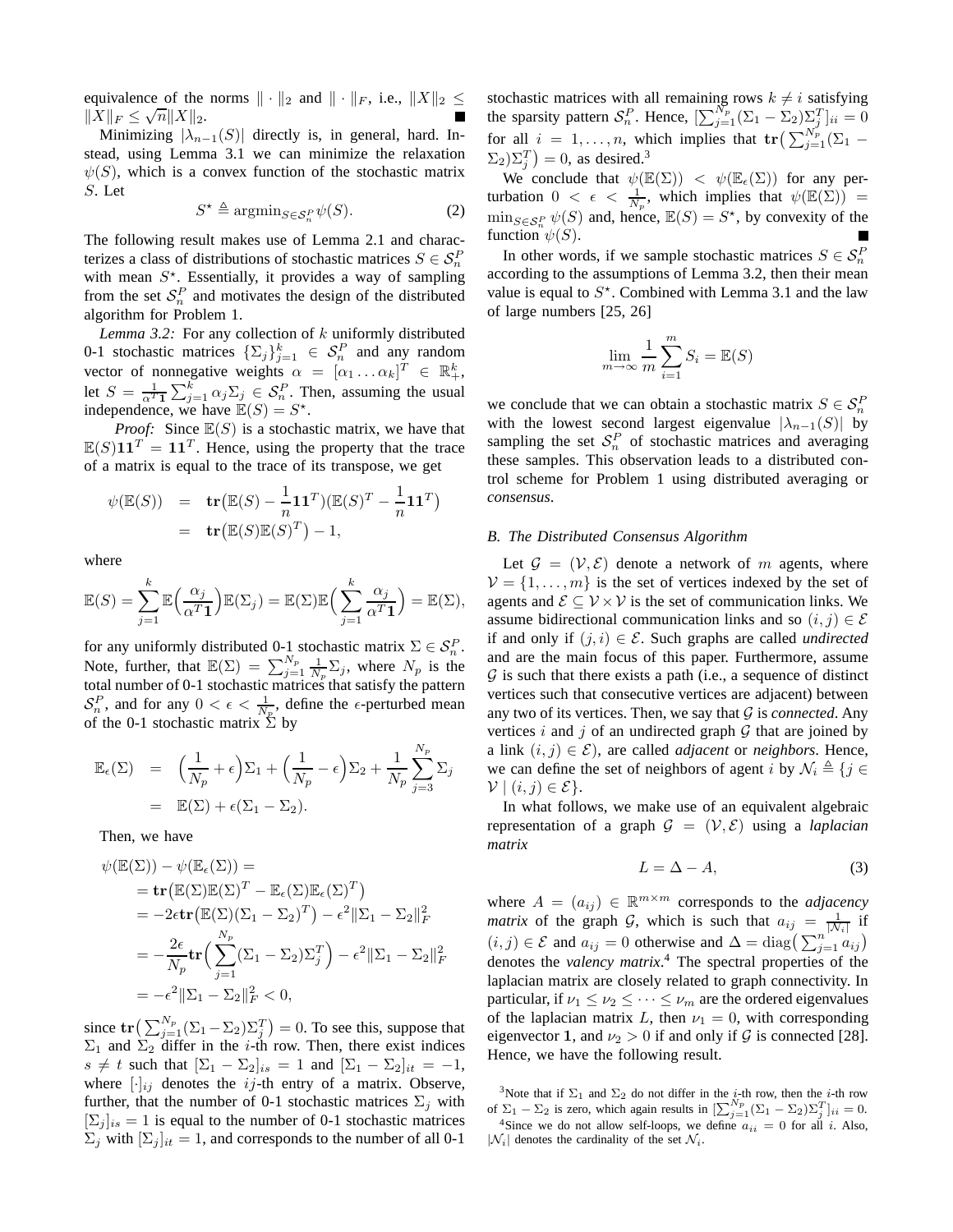*Lemma 3.3 (Consensus on*  $S_n^P$ ): Let  $\mathcal G$  denote a network of  $m$  agents and assume that every agent  $i$  is associated with a stochastic matrix  $S_i \in S_n^P$ . Then, the closed loop system

$$
\dot{S}_i = -\frac{1}{|\mathcal{N}_i|} \sum_{j \in \mathcal{N}_i} (S_i - S_j), \ \ \forall \ i = 1, ..., m,
$$
 (4)

defines a consensus algorithm on the set of stochastic matrices  $S_n^P$ , and if G is connected, it guarantees that  $S_i - S_j \to 0$ for all  $i, j$  as  $t \to \infty$ .

*Proof:* For all agents *i*, observe that  $\sum_{j \in \mathcal{N}_i} (S_i (S_j)$ **1** = **0**, which implies that  $\dot{S}_i$ **1** = **0**. Hence,  $S_i(t)$ **1** = **c**<sub>i</sub>, for any constant vector  $\mathbf{c}_i \in \mathbb{R}^n$  and all time  $t \geq 0$ . Since,  $S_i(0)$ **1** = **1** for all agents i, we have that  $c_i = 1$  for all i, and so  $S_i(t)$ **1** = **1** for all time  $t \ge 0$  and all agents i. The fact that  $S_i(t) \geq 0$  for all i and all time  $t \geq 0$ follows from the fact that  $S_i(0) \in S_n^P$  for all agents i and the distributed averaging law (4), which ensures that  $S_i(t) \in \text{conv}\{S_j(0) \mid j = 1, \ldots, m\}$  for all time  $t \geq 0$ . Hence,  $S_i(t) \in S_n^P$  for all time  $t \ge 0$  and all agents i.

Consider now the Lyapunov function candidate

$$
V(S) \triangleq \frac{1}{2} \sum_{i=1}^{m} \sum_{j \in \mathcal{N}_i} ||S_i - S_j||_F^2 = \frac{1}{2} tr S^T (L \otimes I_n) S,
$$

where  $\otimes$  denotes the Kronecker product of matrices and  $S =$  $[S_1^T \dots S_m^T]^T \in \mathbb{R}^{mn \times m}$ . Taking the time derivative of  $V(S)$  we get

$$
\dot{V}(S) = \frac{1}{2} \mathbf{tr} \dot{S}^T (L \otimes I_n) S + \frac{1}{2} \mathbf{tr} S^T (L \otimes I_n) \dot{S}
$$
  
=  $-\mathbf{tr} S^T (L \otimes I_n)^T (L \otimes I_n) S$   
=  $-||(L \otimes I_n) S||_F^2 \leq 0.$ 

The set of critical points satisfies  $(L \otimes I_n)S = 0$  and if the network is connected, then  $S_i - S_j \to 0$  as  $t \to \infty$ .

If we initialize consensus (4) according to the assumptions of Lemma 3.2, then the law of large numbers implies that for sufficiently large number  $m$  of agents, the asymptotic limit of the consensus approximates the optimal solution  $S^*$ . In other words, Lemmas 3.2 and 3.3 provide a distributed algorithm for Problem 1, as desired.

# IV. CONSENSUS PERFORMANCE

In this section we characterize the performance of the consensus update (4) for a given number of agents  $m$ . In particular, given a set of 0-1 stochastic matrices  $\{\Sigma_{ij}\}_{j=1,\dots,k_i}^{i=1,\dots,m}$ with  $k_i > 0$  the number of such matrices associated with agent  $i$ , and recalling that (Lemma 2.1)

$$
S_i = \frac{1}{\alpha_i^T \mathbf{1}} \sum_{j=1}^{k_i} \alpha_{ij} \Sigma_{ij},
$$

where  $\alpha_i = [\alpha_{i1} \dots \alpha_{ik_i}]^T$  is a vector of positive weights, we are interested in the solution of the following optimization problem

$$
\min_{\alpha_{ij}\geq 0} \mathbb{P}\left(\|\text{vec}(S) - \text{vec}(S^*)\|_2 \geq \epsilon\right)
$$
\n
$$
\text{s.t.} \quad S \triangleq \frac{1}{m} \sum_{i=1}^m S_i, \quad S_i = \frac{1}{\alpha_i^T \mathbf{1}} \sum_{j=1}^k \alpha_{ij} \Sigma_{ij} \tag{5}
$$

for any  $\epsilon > 0$ , where S and  $S^*$  are the limit of the consensus update (4) and the sought expectation, respectively, and vec :  $\mathbb{R}^{n \times n} \to \mathbb{R}^{n^2}$  denotes the *vectorization* of an  $n \times n$ matrix. Optimization problem (5) is, in general, hard to solve. Instead, we solve the simpler relaxation

$$
\min_{\alpha_{ij}\geq 0} \quad \text{Var}(\text{vec}(S))
$$
\n
$$
\text{s.t.} \quad S \triangleq \frac{1}{m} \sum_{i=1}^{m} S_i, \quad S_i = \frac{1}{\alpha_i^T \mathbf{1}} \sum_{j=1}^{k} \alpha_{ij} \Sigma_{ij}, \tag{6}
$$

which results from an application of Chebyshev's inequality

$$
\mathbb{P}\left(\|\text{vec}(S) - \text{vec}(S^*)\|_2 \ge \epsilon\right) \le \frac{\text{Var}(\text{vec}(S))}{\epsilon^2},
$$

where the variance  $Var(vec(S))$  is defined as [29, pp. 446– 451]

$$
Var(\text{vec}(S)) \triangleq \mathbb{E} (||\text{vec}(S) - \mathbb{E}(\text{vec}(S))||_2^2).
$$

In particular, we have the following result.

*Lemma 4.1:* Problem (6) has a unique minimum obtained when  $\alpha_i = c_i \mathbf{1}$ , for any set of scalars  $c_i > 0$  and all agents  $i=1,\ldots,m$ .

*Proof:* Let  $\beta_{ij} \triangleq \alpha_{ij}/\alpha_i^T$ 1. Then,  $\sum_{j=1}^{k_i} \beta_{ij} = 1$  for all  $i = 1, \ldots, m$  and using Lemma 1.1 in the Appendix, the the objective function becomes

$$
Var(vec(S)) = \frac{1}{m^2} \sum_{i=1}^{m} Var(vec(S_i))
$$
  
= 
$$
\frac{1}{m^2} \sum_{i=1}^{m} \sum_{j=1}^{k_i} \beta_{ij}^2 Var(vec(\Sigma_{ij})),
$$

by independence of the 0-1 stochastic matrices  $\Sigma_{ij}$ . Hence, the optimization problem (6) is equivalent to

$$
\min_{\beta_{ij}\geq 0} \quad \sum_{i=1}^{m} \sum_{j=1}^{k_i} \beta_{ij}^2 \n\text{s.t.} \quad \sum_{j=1}^{k_i} \beta_{ij}^2 = 1 \quad \forall \ i = 1, ..., m,
$$
\n(7)

which is separable, and so corresponds to the solution of  $m$ copies of the problem

$$
\min_{\beta_{ij} \ge 0} \sum_{\substack{j=1 \\ \sum_{j=1}^{k_i} \beta_{ij}}}^{k_i} \frac{\beta_{ij}^2}{\beta_{ij}} = 1,
$$
\n(8)

It can be shown that the solution to problem (8) is  $\beta_{ij} = \frac{1}{k_i}$ for all  $j = 1, \ldots, k_i$ , which along with its convex nature, completes the proof.

In other words, Lemma 4.1 implies that in order to increase the performance of the consensus update  $(4)$ , every agent  $i$ should initialize its stochastic matrix  $S_i = \frac{1}{\alpha_i^T \mathbf{1}} \sum_{j=1}^{k_i} \alpha_{ij} \Sigma_{ij}$ with equal weights  $\alpha_{ij}$ .

# V. SIMULATIONS

In this section we simulate the distributed consensus algorithm discussed in Sections III and IV. In particular, for the pattern illustrated in Fig. 1 and  $k_i = 10$  for all agents i, we construct the initial samples  $S_i = \frac{1}{\alpha_i^T \mathbf{1}} \sum_{j=1}^{k_i} \alpha_{ij} \Sigma_{ij}$ choosing the 0-1 stochastic matrices  $\Sigma_{ij}$  uniformly in the set  $S_n^P$  and the positive weights  $\alpha_{ij}$  either randomly or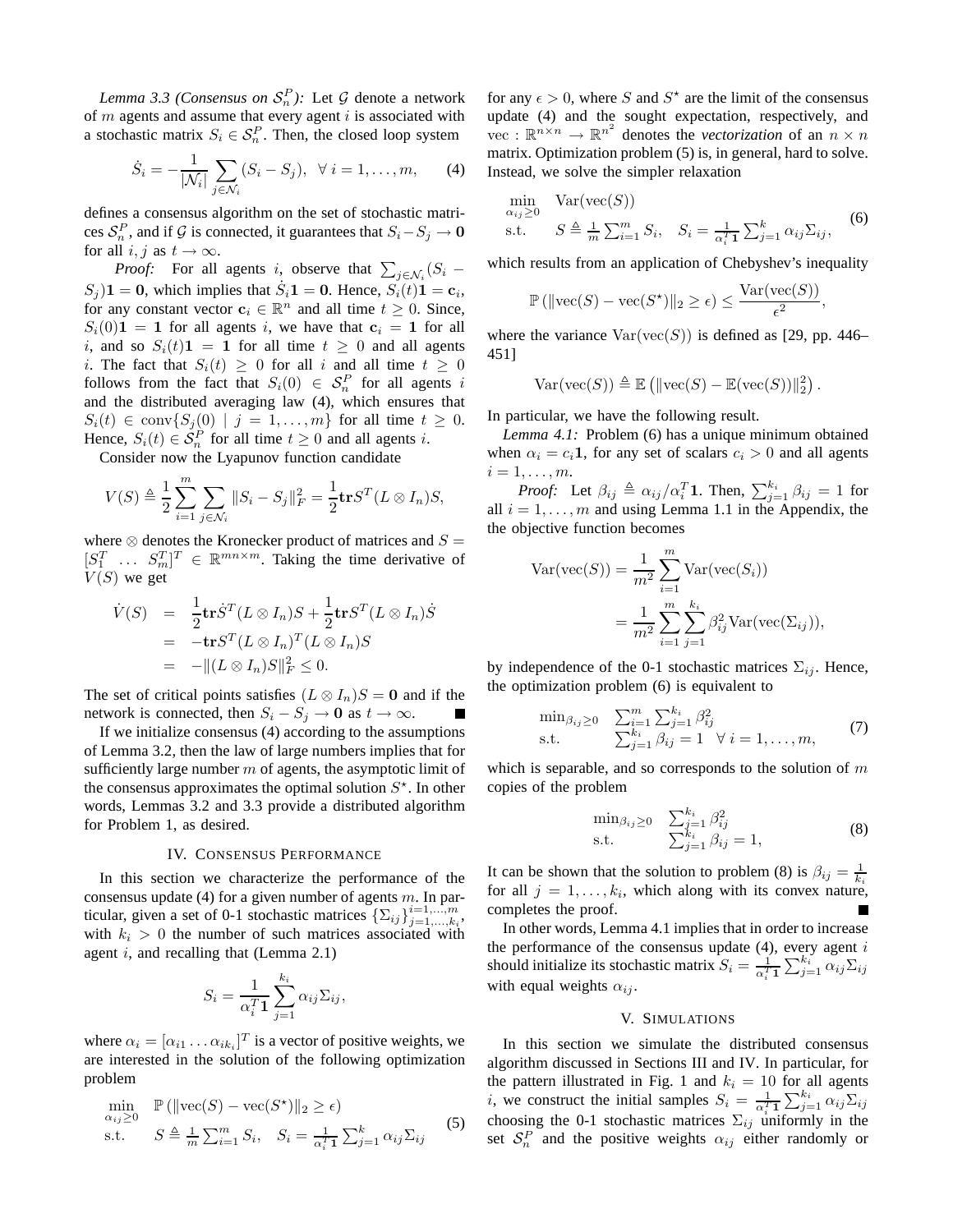

Fig. 1. Markov chain of size  $n = 10$ .

uniformly, as discussed in Section IV. Following is the initial stochastic matrix  $S_i$  of a sample agent *i*:

$$
S_i = \left[\begin{smallmatrix} .4 & .3 & 0 & 0 & 0 & 0 & 0 & 0 & 0 & 0 \\ .1 & .3 & .6 & 0 & 0 & 0 & 0 & 0 & 0 & 0 \\ 0 & .3 & .3 & .4 & 0 & 0 & 0 & 0 & 0 & 0 \\ 0 & 0 & .4 & .3 & .3 & 0 & 0 & 0 & 0 & 0 \\ 0 & 0 & 0 & .2 & .4 & .4 & 0 & 0 & 0 & 0 \\ 0 & 0 & 0 & 0 & .2 & .3 & .5 & 0 & 0 \\ 0 & 0 & 0 & 0 & 0 & .4 & .1 & .5 & 0 \\ 0 & 0 & 0 & 0 & 0 & .4 & .4 & .2 & .2 \\ 0 & 0 & 0 & 0 & 0 & 0 & .4 & .4 & .2 & .4 \end{smallmatrix}\right]
$$

We run the consensus update (4) developed Section III for different numbers of agents  $m$  and the results are shown in Table I and the associated Fig. 2. Note that the larger the number of agents, the better the approximation of the sought expectation  $S^*$ , as predicted by the law of large numbers. Furthermore, choosing the weights  $\alpha_{ij}$  uniformly results in a better performance of the algorithm, as discussed in Section IV. Following is the final stochastic  $S$  for the case of  $m = 100$  agents and uniform weights:

|       | .3358.3453        |                   |                 |                   |                   |                 |                 |               |  |
|-------|-------------------|-------------------|-----------------|-------------------|-------------------|-----------------|-----------------|---------------|--|
|       | .3601 .3233 .3166 |                   |                 |                   |                   |                 |                 |               |  |
|       |                   | .3343 .3203 .3455 |                 |                   |                   |                 |                 |               |  |
|       |                   | .3360 .3107 .3533 |                 |                   |                   |                 |                 |               |  |
|       |                   |                   | .2969.3472.3559 |                   |                   |                 |                 |               |  |
|       |                   |                   |                 | .3252 .3237 .3511 |                   |                 |                 |               |  |
|       |                   |                   |                 |                   | .2960 .3619 .3421 |                 |                 |               |  |
|       |                   |                   |                 |                   |                   | .3408.3288.3304 |                 |               |  |
|       |                   |                   |                 |                   |                   |                 | .3275.3363.3362 |               |  |
| .3540 |                   |                   |                 |                   |                   |                 |                 | -3194 -3266 - |  |

Note that S approximates well the transition matrix  $S^*$  with the fastest mixing rate, which for the particular example has all positive entries equal to 1/3.

# VI. CONCLUSIONS

In this paper, we considered the problem of determining the fastest mixing Markov chain with a desired sparsity pattern, captured by a stochastic transition matrix. We developed

# TABLE I

THE COST FUNCTION  $\psi(S)$  AFTER APPLYING CONSENSUS (4) FOR THE MARKOV CHAIN SHOWN IN FIG. 1.

| $k_i = 10, \forall i$ | Number of agents $m$ |             |             |             |             |  |  |  |  |
|-----------------------|----------------------|-------------|-------------|-------------|-------------|--|--|--|--|
|                       |                      | 10          | 20          | 50          | 100         |  |  |  |  |
| Random $\alpha_i$     | 1.5938               | 1.5546      | 1.5408      | .1.5331     | 1.5315      |  |  |  |  |
|                       | $\pm .0156$          | $+.0077$    | $\pm .0028$ | $\pm .0028$ | $\pm .0011$ |  |  |  |  |
| Uniform $\alpha_i$    | 1.5757               | 1.5489      | 1.5382      | 1.5319      | 1.5308      |  |  |  |  |
|                       | $+.0113$             | $\pm .0074$ | $\pm .0025$ | $\pm .0022$ | $\pm .0007$ |  |  |  |  |



Fig. 2. Plot of the cost function  $\psi(S)$  obtained by applying consensus (4) for the pattern illustrated in Fig. 1, corresponding to the data presented in Table I. Note that the larger the number of agents, the better the approximation of the sought expectation  $S^*$ . Moreover, uniform weights  $\alpha_{ij} \geq 0$  result in better performance, as discussed in Section IV. The communication networks  $G$  underlying the consensus algorithm are taken to be random and connected.

a novel distributed relaxation to the problem by constructing differential flows on the set of stochastic matrices. In particular, we defined a probability distribution over the set of stochastic matrices and associated an agent with any random matrix drawn from this distribution. Under the assumption that the network of agents is connected, we employed consensus to achieve agreement of all agents independent of their initial states. For sufficiently many agents, we showed that the asymptotic consensus limit converged to the mean stochastic matrix, which for the distribution under consideration, corresponded to the chain with the fastest mixing rate. The proposed distribution as well as the desired sparsity patterns, relied on results that express general stochastic matrices as convex combinations of 0-1 stochastic matrices. Due to its differential and distributed nature, our approach can handle large problems and seems likely to be well suited for applications in distributed control and robotics. Future work involves determining more quantitative bounds on the number of agents required to obtain almost optimal solutions, as well as applications in distributed robotics, in the context of probabilistic mapping of environments and target tracking.

# **REFERENCES**

- [1] L. Billera, and P. Diaconis. *A Geometric Interpretation of the Metropolis-Hastings Algorithm*, Statistical Science, vol. 16, pp. 335– 339, Nov. 2001.
- [2] W. Hastings. *Monte Carlo Sampling Methods using Markov Chains and their Applications*, Biometrika, vol. 57, pp. 97–109, 1970.
- [3] W. R. Gilks, S. Richardson, and D. Spiegelhalter. *Markov Chain Monte Carlo in Practice: Interdisciplinary Statistics*, Chapman and Hall, 1996.
- [4] G. Casella, and E. I. George. *Explaining the Gibbs Sampler*, The American Statistician, vol. 46(3), pp. 167–174, 1992.
- [5] S. Chib, and E. Greenberg. *Markov Chain Monte Carlo Simulation Methods in Econometrics*, Econometric Theory, vol. 12(3), pp. 409– 431, 1996.